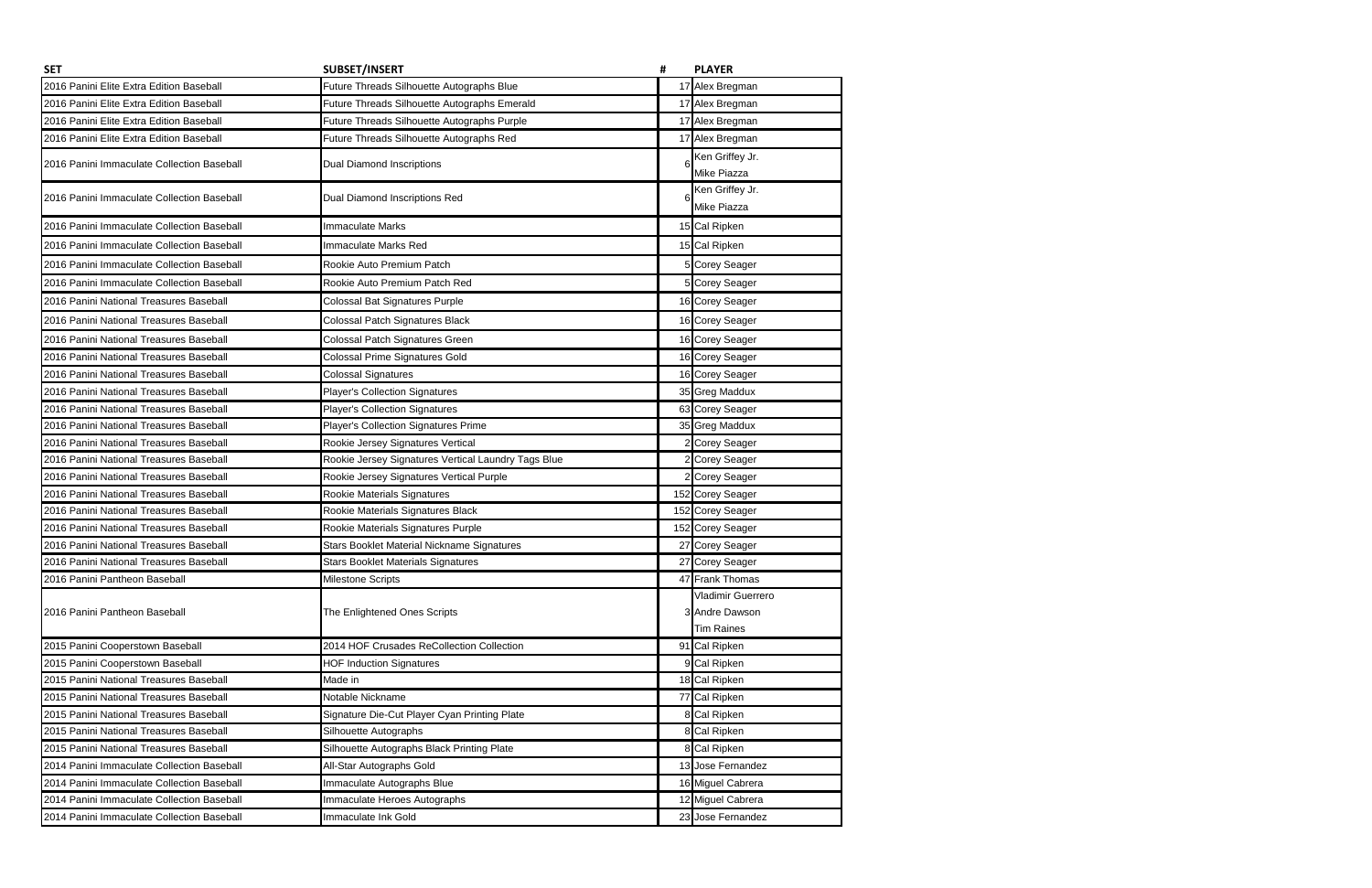| 2014 Panini Immaculate Collection Baseball           | Immaculate Rookie Autographs Material Prime    | 154 Jose Abreu             |
|------------------------------------------------------|------------------------------------------------|----------------------------|
| 2013 Panini Americas Pastime Baseball                | <b>Majestic Marks</b>                          | 11 Greg Maddux             |
| 2013 Panini Pinnacle Baseball                        | Autographs Artists Proof                       | 8 Cal Ripken Jr.           |
| 2013 Panini Prizm Perennial Draft Picks Baseball     | Prospect Signatures Blue Prizms                | 13 Dustin Peterson         |
| 2013 Panini Prizm Perennial Draft Picks Baseball     | Prospect Signatures Blue Prizms                | 14 Hunter Renfroe          |
| 2012 Panini Prime Cuts Baseball                      | Hats Off Signatures                            | 3 Greg Maddux              |
| 2012 Panini Prime Cuts Baseball                      | Timeline Materials Custom City Signatures      | 9 Cal Ripken Jr.           |
| 2011 Panini Prime Cuts Baseball                      | Hats Off Signatures                            | 19 Rickey Henderson        |
| 2016 Panini Court Kings (16-17) Basketball           | <b>Sketches and Swatches</b>                   | <b>Karl-Anthony Towns</b>  |
| 2016 Panini Court Kings (16-17) Basketball           | <b>Sketches and Swatches Prime</b>             | 4 Karl-Anthony Towns       |
| 2016 Panini Gold Standard (16-17) Basketball         | 14K Autographs                                 | 6 Devin Booker             |
| 2016 Panini Gold Standard (16-17) Basketball         | AU                                             | 35 Devin Booker            |
| 2016 Panini Gold Standard (16-17) Basketball         | AU                                             | 75 Patrick Ewing           |
| 2016 Panini Gold Standard (16-17) Basketball         | <b>Gold Strike Signatures</b>                  | 5 Kyrie Irving             |
| 2016 Panini Gold Standard (16-17) Basketball         | <b>Gold Strike Signatures Prime</b>            | 5 Kyrie Irving             |
| 2016 Panini Gold Standard (16-17) Basketball         | Golden Graphs                                  | 22 Devin Booker            |
| 2016 Panini Hoops (16-17) Basketball                 | Hot Signatures                                 | 58 Kyrie Irving            |
| 2016 Panini Hoops (16-17) Basketball                 | Red Hot Signatures                             | 58 Kyrie Irving            |
| 2016 Panini Totally Certified (16-17) Basketball     | Representatives                                | 6 Kyrie Irving             |
| 2016 Panini Totally Certified (16-17) Basketball     | Representatives Mirror                         | 6 Kyrie Irving             |
| 2015 Donruss Base Brand Donruss (15-16) Basketball   | <b>Elite Signatures</b>                        | 3 Kyrie Irving             |
| 2015 Donruss Base Brand Donruss (15-16) Basketball   | <b>Signature Series</b>                        | 6 Kyrie Irving             |
| 2015 Donruss Base Brand Donruss (15-16) Basketball   | Timeless Treasures Autographed Materials Prime | 8 Kyrie Irving             |
| 2015 Panini Hoops (15-16) Basketball                 | Hot Signatures                                 | 1 Kyrie Irving             |
| 2015 Panini Hoops (15-16) Basketball                 | Red Hot Signatures                             | Kyrie Irving               |
| 2015 Panini Immaculate Collection (15-16) Basketball | Premium Patch Autographs                       | 98 Mario Hezonja           |
| 2015 Panini Immaculate Collection (15-16) Basketball | Rookie Patch Autographs                        | 143 Mario Hezonja          |
| 2015 Panini Immaculate Collection (15-16) Basketball | Rookie Patch Autographs Jersey Number          | 143 Mario Hezonja          |
| 2015 Panini Immaculate Collection (15-16) Basketball | Rookie Patch Autographs Red                    | 143 Mario Hezonja          |
| 2015 Panini Immaculate Collection (15-16) Basketball | <b>Shadowbox Signatures</b>                    | 47 Andrew Wiggins          |
| 2015 Panini Prestige (15-16) Basketball              | <b>Bonus Shots Autographs</b>                  | 15 Kyrie Irving            |
| 2015 Panini Prestige (15-16) Basketball              | Distinctive Ink                                | 23 Kyrie Irving            |
| 2015 Panini Prestige (15-16) Basketball              | Preeminent Ink                                 | 17 Kyrie Irving            |
| 2015 Panini Prestige (15-16) Basketball              | Stars of the NBA Signatures                    | 17 Kyrie Irving            |
| 2013 Panini Gold Standard (13-14) Basketball         | Gold Season Autographs                         | Dan Majerle<br>Dan Majerle |
| 2013 Panini Immaculate Collection (13-14) Basketball | <b>Sports Variations</b>                       | 2 Cal Ripken Jr.           |
| 2013 Panini Intrigue (13-14) Basketball              | Autographed Jerseys                            | 13 Kyrie Irving            |
| 2013 Panini Intrigue (13-14) Basketball              | Autographed Prime Jerseys                      | 13 Kyrie Irving            |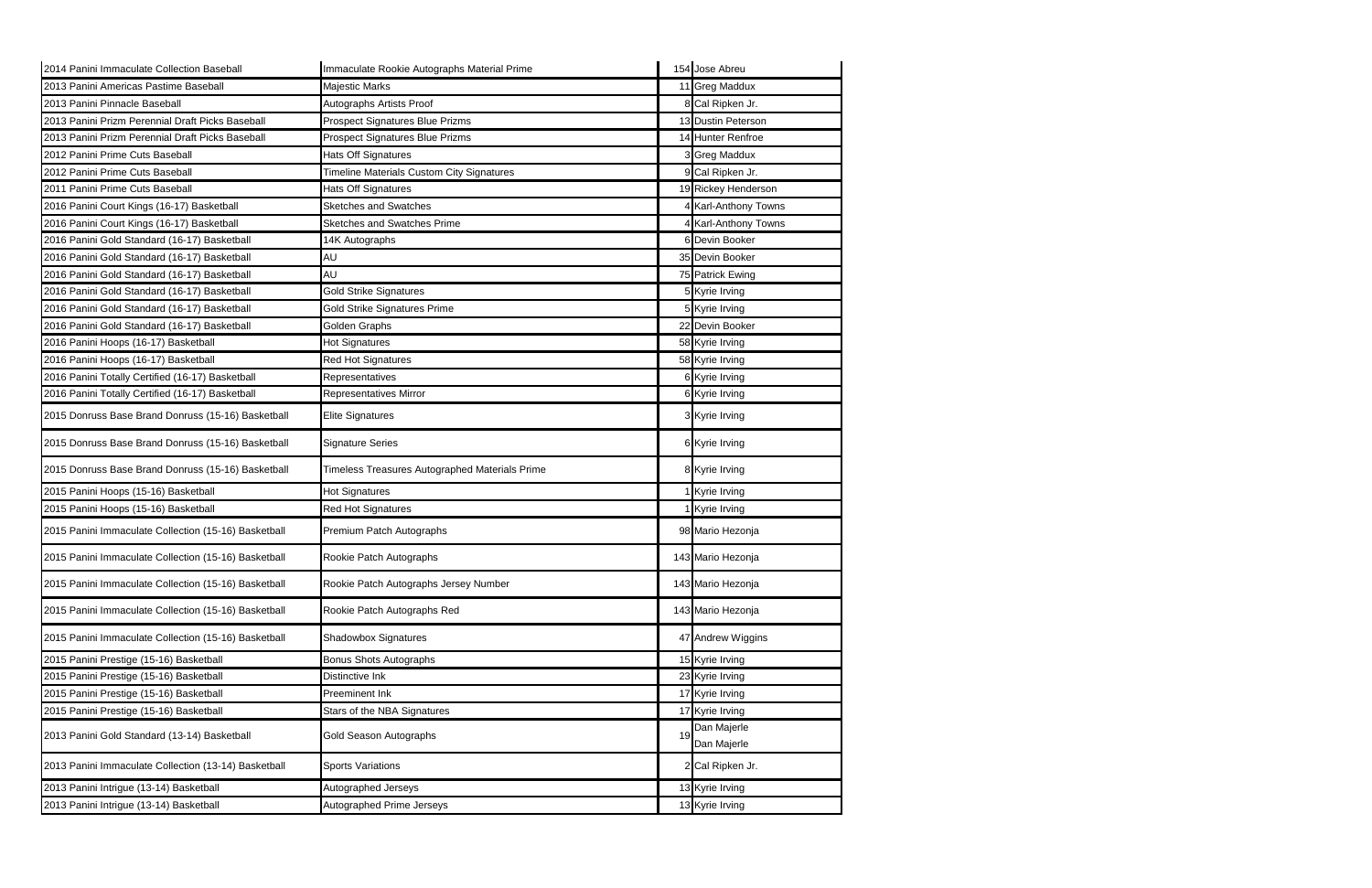| 2013 Panini Intrigue (13-14) Basketball            | Dual Jersey Autographs                        |    | 10 Kyrie Irving              |
|----------------------------------------------------|-----------------------------------------------|----|------------------------------|
| 2013 Panini Select (13-14) Basketball              | Franchise Signatures Prizms Purple            |    | 14 Gerald Henderson          |
| 2013 Panini Select (13-14) Basketball              | Jerseys Autographs Prizms Purple              |    | 4 Kyrie Irving               |
| 2013 Panini Signatures (13-14) Basketball          | Film Veteran Autographs                       |    | 8 Kevin Durant               |
| 2012 Panini Crusade (12-13) Basketball             | Quest Autographs                              |    | 13 Jimmy Butler              |
| 2012 Panini Limited (12-13) Basketball             | <b>Spotlight Signatures</b>                   |    | 15 Chauncey Billups          |
| 2012 Panini Limited (12-13) Basketball             | Spotlight Signatures                          |    | 25 Avery Bradley             |
| 2012 Panini Marquee (12-13) Basketball             | Coaches Autographs                            |    | 21 Paul Westphal             |
| 2012 Panini Momentum (12-13) Basketball            | Momentous Rookies                             | 14 | Jimmy Butler<br>Jimmy Butler |
| 2012 Panini Timeless Treasures (12-13) Basketball  | <b>Timeless Talents Signatures</b>            |    | <b>Chauncey Billups</b>      |
| 2011 Panini Limited (11-12) Basketball             | Material Monikers                             |    | 16 Marc Gasol                |
| 2010 Playoff Contenders Patches (10-11) Basketball | Place in History Gold Autos                   |    | 23 Scottie Pippen            |
| 2017 Panini Contenders Draft Picks Football        | College Ticket                                |    | 149 Carlos Henderson         |
| 2016 Donruss Signature Series Football             | Elusive Ink Gold                              |    | 38 Mark Schlereth            |
| 2016 Donruss Signature Series Football             | Elusive Ink Holo Gold                         |    | 38 Mark Schlereth            |
| 2016 Donruss Signature Series Football             | Elusive Ink Holo Silver                       |    | 38 Mark Schlereth            |
| 2016 Donruss Signature Series Football             | Signature Series Gold                         |    | 29 Mark Schlereth            |
| 2016 Donruss Signature Series Football             | Signature Series Holo Silver                  |    | 29 Mark Schlereth            |
| 2016 Panini Playbook Football                      | Playbook Material Autographs                  |    | 22 Emmanuel Sanders          |
| 2016 Panini Playbook Football                      | Playbook Material Autographs Gold             |    | 22 Emmanuel Sanders          |
| 2016 Panini Playbook Football                      | Playbook Material Autographs Green            |    | 22 Emmanuel Sanders          |
| 2016 Panini Prime Signatures Football              | Rookie Signature Cuts Flashback Blue          |    | 4 Ben Roethlisberger         |
| 2016 Panini Spectra Football                       | Signatures                                    |    | 35 Emmanuel Sanders          |
| 2016 Panini Spectra Football                       | Signatures                                    |    | 50 Kelvin Benjamin           |
| 2016 Panini Spectra Football                       | Signatures Neon Blue                          |    | 35 Emmanuel Sanders          |
| 2016 Panini Spectra Football                       | Signatures Neon Blue                          |    | 50 Kelvin Benjamin           |
| 2016 Panini Spectra Football                       | Signatures Neon Green                         |    | 35 Emmanuel Sanders          |
| 2016 Panini Spectra Football                       | Signatures Neon Green                         |    | 50 Kelvin Benjamin           |
| 2016 Panini Spectra Football                       | Signatures Neon Orange                        |    | 50 Kelvin Benjamin           |
| 2016 Panini Spectra Football                       | Signatures Neon Pink                          |    | 50 Kelvin Benjamin           |
| 2016 Playoff Playoff Football                      | Veteran Autos                                 |    | 19 Kelvin Benjamin           |
| 2015 Panini Black Gold Football                    | Gold Strike AUtograph                         |    | 5 Jason Witten               |
| 2015 Panini Black Gold Football                    | Sizeable Signatures Jersey                    |    | 24 Travis Kelce              |
| 2015 Panini Black Gold Football                    | Sizeable Signatures Prime                     |    | 24 Travis Kelce              |
| 2015 Playoff National Treasures Football           | <b>College BK Colossal Signatures</b>         |    | 353 Devin Booker             |
| 2014 Donruss Elite Football                        | Turn of the Century Rookies Signatures        |    | 140 Jadeveon Clowney         |
| 2014 Panini Black Gold Football                    | Sizeable Signatures Rookie Jersey             |    | 5 Derek Carr                 |
| 2016 Panini Noir Soccer                            | Auto Noir Black and White                     |    | 22 James Rodriguez           |
| 2016 Panini Noir Soccer                            | Auto Noir Color                               |    | 22 James Rodriguez           |
| 2016 Panini Noir Soccer                            | Autographed Memorabilia Black and White       |    | 23 James Rodriguez           |
| 2016 Panini Noir Soccer                            | Autographed Memorabilia Black and White Prime |    | 23 James Rodriguez           |
| 2016 Panini Noir Soccer                            | Autographed Memorabilia Black and White Tags  |    | 23 James Rodriguez           |
| 2016 Panini Noir Soccer                            | Autographed Memorabilia Color                 |    | 23 James Rodriguez           |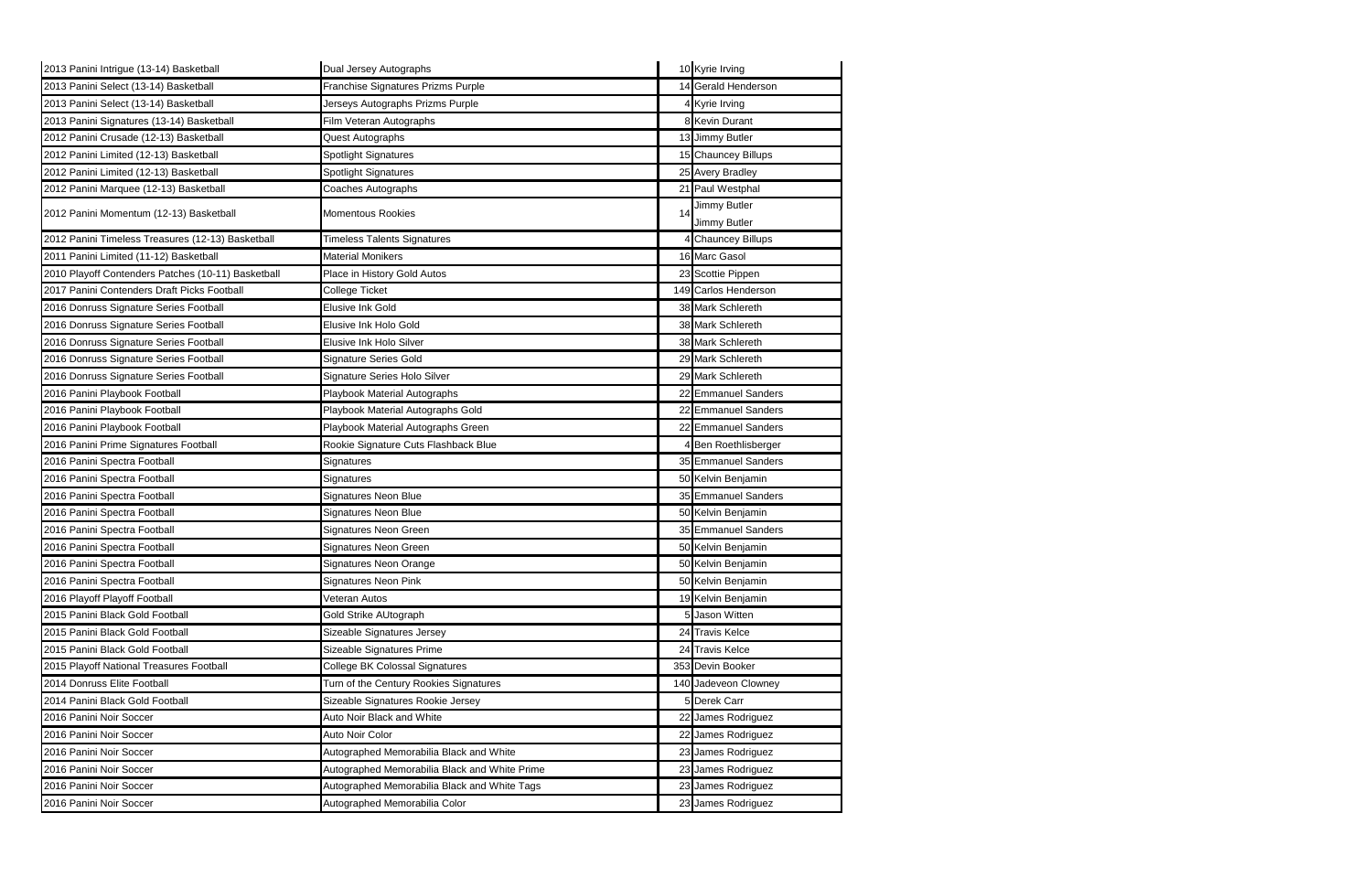| 2016 Panini Noir Soccer                           | Autographed Memorabilia Color Prime                | 23 James Rodriguez    |
|---------------------------------------------------|----------------------------------------------------|-----------------------|
| 2016 Panini Noir Soccer                           | <b>Club Signatures</b>                             | 23 James Rodriguez    |
| 2016 Panini Noir Soccer                           | Club Signatures Platinum                           | 23 James Rodriguez    |
| 2016 Panini Noir Soccer                           | <b>Country Signatures</b>                          | 52 James Rodriguez    |
| 2016 Panini Noir Soccer                           | Spotlight Signatures                               | James Rodriguez       |
|                                                   |                                                    |                       |
| 2016 Panini National Treasures Baseball           | <b>Stars Booklet Material Stats Bat Signatures</b> | 37 Yadier Molina      |
| 2016 Panini Pantheon Baseball                     | Milestone Scripts                                  | 11 Pete Rose          |
| 2016 Panini Pantheon Baseball                     | Milestone Scripts                                  | 35 Joe Morgan         |
| 2016 Panini Pantheon Baseball                     | Milestone Scripts                                  | 43 Reggie Jackson     |
| 2016 Panini Pantheon Baseball                     | Milestone Scripts Bronze                           | 35 Joe Morgan         |
| 2016 Panini Pantheon Baseball                     | Milestone Scripts Gold                             | 35 Joe Morgan         |
| 2016 Panini Pantheon Baseball                     | Milestone Scripts Red                              | 35 Joe Morgan         |
| 2016 Panini Pantheon Baseball                     | Pantheon Scripts Quads                             | 9 Pete Rose           |
| 2016 Panini Pantheon Baseball                     | Pantheon Scripts Quads Gold                        | 9 Pete Rose           |
| 2016 Panini Prime Cuts Baseball                   | Prime Signatures Bronze                            | 14 Pete Rose          |
| 2016 Panini Prime Cuts Baseball                   | Prime Signatures Holo Gold                         | 14 Pete Rose          |
| 2015 Panini Cooperstown Baseball                  | <b>HOF Induction Signatures</b>                    | 25 Joe Morgan         |
| 2015 Panini Cooperstown Baseball                  | <b>HOF Induction Signatures Black Parallel</b>     | 25 Joe Morgan         |
| 2015 Panini Cooperstown Baseball                  | HOF Induction Signatures Blue Parallel             | 25 Joe Morgan         |
| 2015 Panini Cooperstown Baseball                  | <b>HOF Induction Signatures Gold Parallel</b>      | 25 Joe Morgan         |
| 2015 Panini Cooperstown Baseball                  | <b>HOF Induction Signatures Green Parallel</b>     | 25 Joe Morgan         |
|                                                   |                                                    |                       |
| 2015 Panini Cooperstown Baseball                  | HOF Induction Signatures Red Parallel              | 25 Joe Morgan         |
|                                                   |                                                    | Aaron Judge           |
| 2015 Panini Elite Extra Edition Baseball          | Elite Status Dual Signatures                       | Luis Severino         |
|                                                   |                                                    | Aaron Judge           |
| 2015 Panini Elite Extra Edition Baseball          | Elite Status Dual Signatures Black                 | Luis Severino         |
| 2014 Donruss Base Brand Donruss Baseball          | Recollection Autograph Buybacks                    | 16 Pete Rose          |
| 2013 Panini Elite Extra Edition Baseball          | Aspirations Die Cut Commons Signatures             | 71 Gleyber Torres     |
| 12013 Panini Elite Extra Edition Baseball         | Franchise Future Signatures Red Ink Signatures     | 71 Gleyber Torres     |
| 2013 Panini Elite Extra Edition Baseball          | Orange Status Die Cut Commons Signatures           | 71 Gleyber Torres     |
| 2013 Panini Golden Age Baseball                   | <b>Historic Signatures</b>                         | 20 Stan Lee           |
| 2012 Panini Signature Series Baseball             | <b>Game Ball Signatures</b>                        | 77 Pete Rose          |
| 2016 Panini National Treasures (16-17) Basketball | Clutch Factor                                      | 11 Andrew Wiggins     |
| 2016 Panini National Treasures (16-17) Basketball | <b>Clutch Factor Bronze</b>                        | 11 Andrew Wiggins     |
| 2016 Panini National Treasures (16-17) Basketball | Colossal Jersey Autographs                         | 13 Shawn Kemp         |
| 2016 Panini National Treasures (16-17) Basketball | Colossal Jersey Autographs                         | 44 Andrew Wiggins     |
| 2016 Panini National Treasures (16-17) Basketball | Colossal Jersey Autographs Bronze                  | 13 Shawn Kemp         |
| 2016 Panini National Treasures (16-17) Basketball | Colossal Jersey Autographs Bronze                  | 44 Andrew Wiggins     |
| 2016 Panini National Treasures (16-17) Basketball | Colossal Jersey Autographs Platinum                | 13 Shawn Kemp         |
| 2016 Panini National Treasures (16-17) Basketball | Colossal Jersey Autographs Platinum                | 44 Andrew Wiggins     |
| 2016 Panini National Treasures (16-17) Basketball | Hometown Heroes                                    | 43 Malachi Richardson |
| 2016 Panini National Treasures (16-17) Basketball | Hometown Heroes Bronze                             | 43 Malachi Richardson |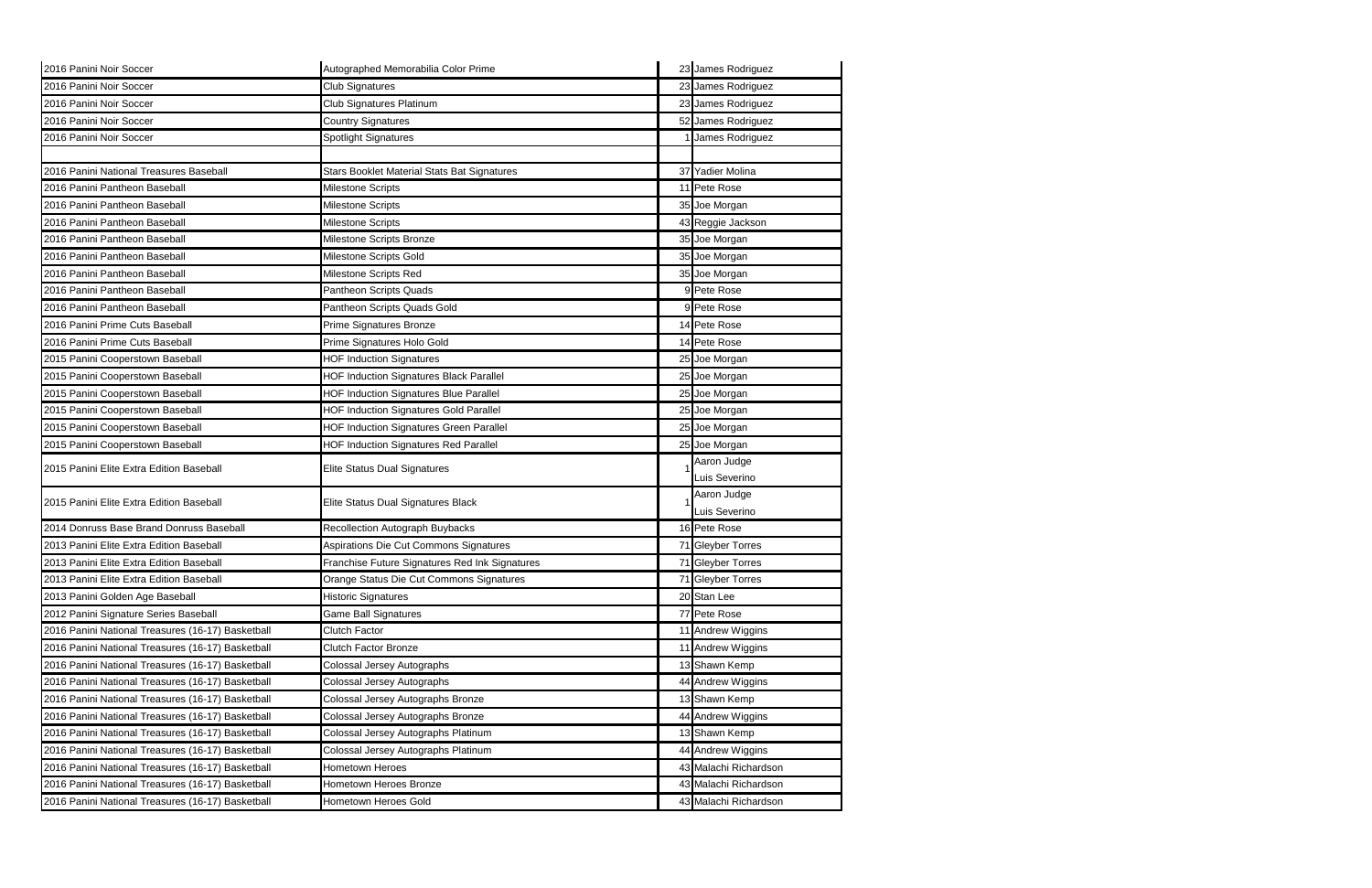| 2016 Panini National Treasures (16-17) Basketball    | <b>International Treasures</b>            | 28 Andrew Wiggins       |
|------------------------------------------------------|-------------------------------------------|-------------------------|
| 2016 Panini National Treasures (16-17) Basketball    | International Treasures Bronze            | 25 Dennis Schroder      |
| 2016 Panini National Treasures (16-17) Basketball    | International Treasures Bronze            | 28 Andrew Wiggins       |
| 2016 Panini National Treasures (16-17) Basketball    | <b>International Treasures Gold</b>       | 28 Andrew Wiggins       |
| 2016 Panini National Treasures (16-17) Basketball    | Logoman Autographs                        | 13 Andrew Wiggins       |
| 2016 Panini National Treasures (16-17) Basketball    | Logoman Autographs                        | 43 Shawn Kemp           |
| 2016 Panini National Treasures (16-17) Basketball    | Rookie Patch Autographs                   | 143 Malachi Richardson  |
| 2016 Panini National Treasures (16-17) Basketball    | Rookie Patch Autographs Emerald           | 143 Malachi Richardson  |
| 2016 Panini National Treasures (16-17) Basketball    | Rookie Patch Autographs Gold              | 143 Malachi Richardson  |
| 2016 Panini National Treasures (16-17) Basketball    | Rookie Patch Autographs Horizontal        | 193 Malachi Richardson  |
| 2016 Panini National Treasures (16-17) Basketball    | Rookie Patch Autographs Horizontal Bronze | 193 Malachi Richardson  |
| 2016 Panini National Treasures (16-17) Basketball    | Signatures                                | 60 Andrew Wiggins       |
| 2016 Panini National Treasures (16-17) Basketball    | Signatures Bronze                         | 60 Andrew Wiggins       |
| 2016 Panini National Treasures (16-17) Basketball    | Signatures Emerald                        | 60 Andrew Wiggins       |
| 2016 Panini National Treasures (16-17) Basketball    | <b>Signatures Gold</b>                    | 60 Andrew Wiggins       |
| 2016 Panini National Treasures (16-17) Basketball    | <b>Treasured Tags Autographs</b>          | 17 Andrew Wiggins       |
| 2015 Panini Black Gold (15-16) Basketball            | Rookie Sizable Signatures                 | 15 Cameron Payne        |
| 2015 Panini Immaculate Collection (15-16) Basketball | Patch Autographs                          | 37 Carmelo Anthony      |
| 2015 Panini Immaculate Collection (15-16) Basketball | Premium Patch Autographs                  | <b>Carmelo Anthony</b>  |
| 2015 Panini Immaculate Collection (15-16) Basketball | Shadowbox Signatures                      | 38 Dennis Schroder      |
| 2015 Panini Immaculate Collection (15-16) Basketball | Signatures                                | 9 Carmelo Anthony       |
| 2015 Panini Immaculate Collection (15-16) Basketball | <b>Signatures Blue</b>                    | 9 Carmelo Anthony       |
| 2015 Panini National Treasures (15-16) Basketball    | Rookie Patch Autographs                   | 130 Montrezl Harrell    |
| 2015 Panini National Treasures (15-16) Basketball    | Rookie Patch Autographs Silver            | 130 Montrezl Harrell    |
| 2014 Panini Luxe (14-15) Basketball                  | Luxe Autographs                           | 51 Carl Landry          |
| 2013 Panini Crusade (13-14) Basketball               | Majestic Marks                            | 50 Kawhi Leonard        |
| 2013 Panini Innovation (13-14) Basketball            | <b>Foundations Ink</b>                    | 56 Jeff Teague          |
| 2013 Panini Innovation (13-14) Basketball            | Foundations Ink Gold                      | 56 Jeff Teague          |
| 2013 Panini National Treasures (13-14) Basketball    | Logoman Signatures                        | 36 Jeff Teague          |
| 2013 Panini Signatures (13-14) Basketball            | 2014 Draft Exchange                       | Pick No. 1              |
| 2013 Panini Signatures (13-14) Basketball            | 2014 Draft Exchange                       | 2 Pick No. 2            |
| 2013 Panini Signatures (13-14) Basketball            | 2014 Draft Exchange                       | 3 Pick No. 3            |
| 2013 Panini Timeless Treasures (13-14) Basketball    | Time to Shine                             | 10 Jeff Teague          |
| 2013 Panini Timeless Treasures (13-14) Basketball    | Time to Shine Gold                        | 10 Jeff Teague          |
| 2013 Panini Timeless Treasures (13-14) Basketball    | <b>Timeless Signatures</b>                | 23 Cedric Maxwell       |
| 2013 Panini Titanium (13-14) Basketball              | Electric Endorsements                     | 3 Carlos Delfino        |
| 2013 Panini Totally Certified (13-14) Basketball     | <b>Totally Blue Signatures</b>            | 33 Cedric Maxwell       |
| 2013 Panini Totally Certified (13-14) Basketball     | <b>Totally Gold Signatures</b>            | 33 Cedric Maxwell       |
| 2013 Panini Totally Certified (13-14) Basketball     | <b>Totally Red Signatures</b>             | 33 Cedric Maxwell       |
| 2012 Panini Elite (12-13) Basketball                 | Rookie Inscriptions                       | <b>Chandler Parsons</b> |
| 2012 Panini Gold Standard (12-13) Basketball         | <b>Gold Strike Signatures</b>             | 39 Chandler Parsons     |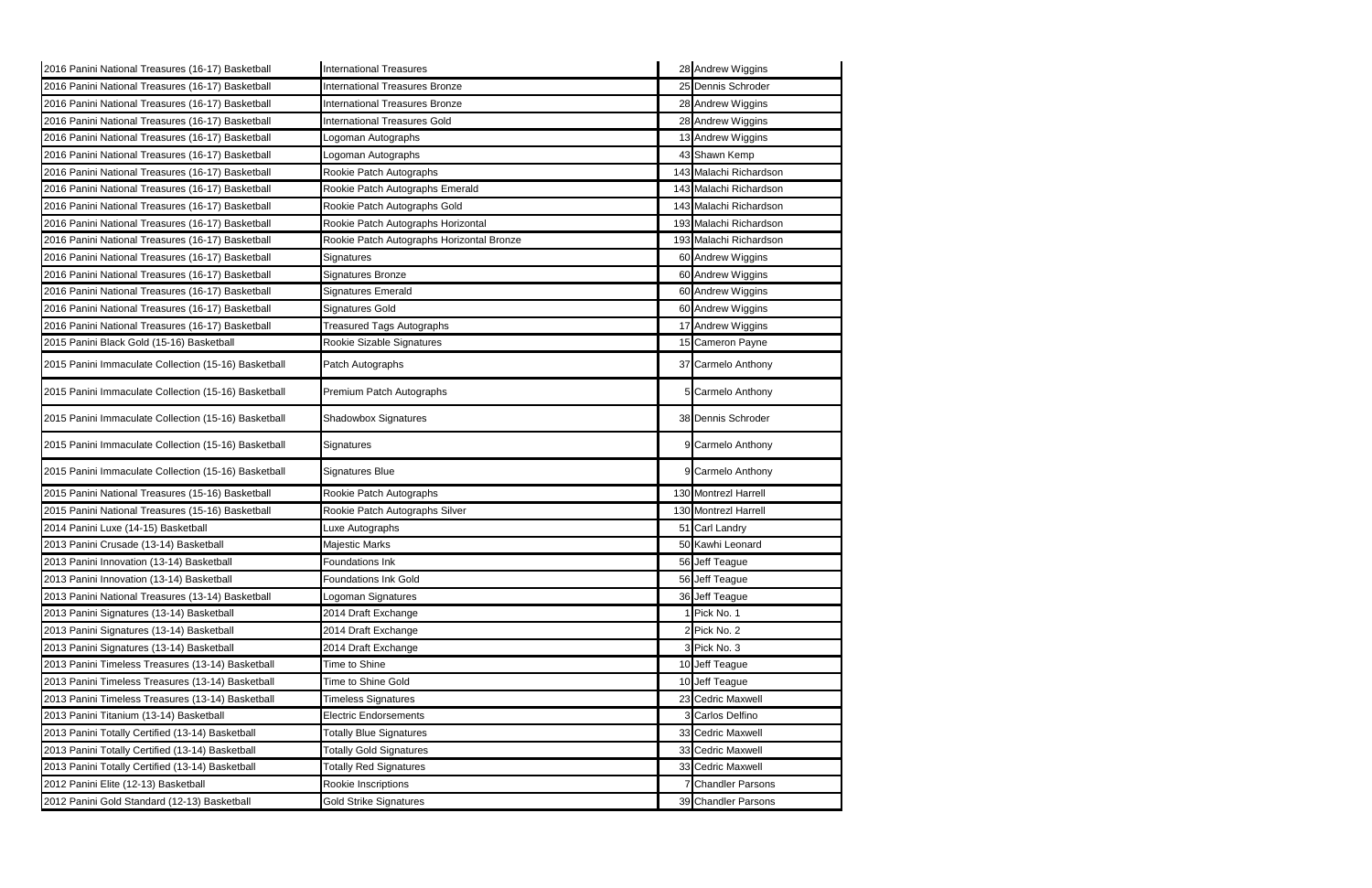| 2012 Panini Innovation (12-13) Basketball       | Rookie Innovative Ink                           | 26 Chandler Parsons           |
|-------------------------------------------------|-------------------------------------------------|-------------------------------|
| 2012 Panini Innovation (12-13) Basketball       | Rookie Innovative Ink Gold                      | 26 Chandler Parsons           |
| 2012 Panini Limited (12-13) Basketball          | <b>Material Monikers</b>                        | 27 Brook Lopez                |
| 2012 Panini Marquee (12-13) Basketball          | Legends Signatures                              | 16 Cedric Maxwell             |
| 2012 Panini Past and Present (12-13) Basketball | <b>Modern Marks</b>                             | 23 Stephen Curry              |
| 2012 Panini Signatures (12-13) Basketball       | <b>Signatures Variations Red</b>                | 14 Chandler Parsons           |
| 2011 Panini Gold Standard (11-12) Basketball    | Golden Futures Autographs                       | 28 2011 Draft Pick Auto XRCBB |
| 2011 Panini Gold Standard (11-12) Basketball    | Signs of Gold                                   | 90 Marc Gasol                 |
| 2011 Panini Limited (11-12) Basketball          | <b>Glass Cleaners Signature Materials</b>       | 6 Marc Gasol                  |
| 2010 Panini Absolute Memorabilia Basketball     | Frequent Flyer Signature Materials              | 10 DeMar DeRozan              |
| 2010 Panini Absolute Memorabilia Basketball     | Rookie Premiere Materials NBA Signatures        | 176 DeMar DeRozan             |
| 2010 Panini Classics (10-11) Basketball         | Dress Code Signature Jerseys                    | 14 Marc Gasol                 |
| 2017 Panini Contenders Draft Picks Football     | College Bowl Ticket                             | 109 Mike Williams             |
| 2017 Panini Contenders Draft Picks Football     | College Bowl Ticket                             | 149 Carlos Henderson          |
| 2017 Panini Contenders Draft Picks Football     | College Bowl Ticket Variation                   | 109 Mike Williams             |
| 2017 Panini Contenders Draft Picks Football     | <b>College Bowl Ticket Variation</b>            | 149 Carlos Henderson          |
| 2017 Panini Contenders Draft Picks Football     | <b>College Championship Ticket</b>              | 109 Mike Williams             |
| 2017 Panini Contenders Draft Picks Football     | College Championship Ticket Variation           | 109 Mike Williams             |
| 2017 Panini Contenders Draft Picks Football     | College Cracked Ice Ticket                      | 109 Mike Williams             |
| 2017 Panini Contenders Draft Picks Football     | College Cracked Ice Ticket Variation            | 109 Mike Williams             |
| 2017 Panini Contenders Draft Picks Football     | College Cracked Ice Ticket Variation            | 149 Carlos Henderson          |
| 2017 Panini Contenders Draft Picks Football     | College Draft Ticket Blue Foil                  | 109 Mike Williams             |
| 2017 Panini Contenders Draft Picks Football     | College Draft Ticket Blue Foil                  | 268 Jordan Willis             |
| 2017 Panini Contenders Draft Picks Football     | College Draft Ticket Variation Red Foil         | 109 Mike Williams             |
| 2017 Panini Contenders Draft Picks Football     | College Draft Ticket Variation Red Foil         | 149 Carlos Henderson          |
| 2017 Panini Contenders Draft Picks Football     | College Playoff Ticket                          | 109 Mike Williams             |
| 2017 Panini Contenders Draft Picks Football     | <b>College Playoff Ticket</b>                   | 149 Carlos Henderson          |
| 2017 Panini Contenders Draft Picks Football     | College Playoff Ticket Variation                | 109 Mike Williams             |
| 2017 Panini Contenders Draft Picks Football     | College Playoff Ticket Variation                | 149 Carlos Henderson          |
| 2017 Panini Contenders Draft Picks Football     | College Ticket                                  | 109 Mike Williams             |
| 2017 Panini Contenders Draft Picks Football     | College Ticket                                  | 149 Carlos Henderson          |
| 2017 Panini Contenders Draft Picks Football     | <b>College Ticket Printing Plate Yellow</b>     | 109 Mike Williams             |
| 2017 Panini Contenders Draft Picks Football     | College Ticket Variation                        | 109 Mike Williams             |
| 2017 Panini Contenders Draft Picks Football     | <b>College Ticket Variation</b>                 | 149 Carlos Henderson          |
| 2017 Panini Contenders Draft Picks Football     | College Ticket Variation Printing Plate Black   | 109 Mike Williams             |
| 2017 Panini Contenders Draft Picks Football     | College Ticket Variation Printing Plate Cyan    | 109 Mike Williams             |
| 2017 Panini Contenders Draft Picks Football     | College Ticket Variation Printing Plate Magenta | 109 Mike Williams             |
| 2017 Panini Contenders Draft Picks Football     | College Ticket Variation Printing Plate Yellow  | 109 Mike Williams             |
| 2017 Panini Majestic Football                   | Astonishing Arms                                | 18 Y.A. Tittle                |
| 2017 Panini Majestic Football                   | Astonishing Arms Red                            | 18 Y.A. Tittle                |
| 2017 Panini Majestic Football                   | <b>Distinguished Defenders</b>                  | 23 Ronnie Lott                |
| 2017 Panini Majestic Football                   | Distinguished Defenders Gold                    | 23 Ronnie Lott                |
| 2016 Donruss Donruss Football                   | Peyton Manning Top Targets Dual Autographs      | Marvin Harrison               |
|                                                 |                                                 | <b>Peyton Manning</b>         |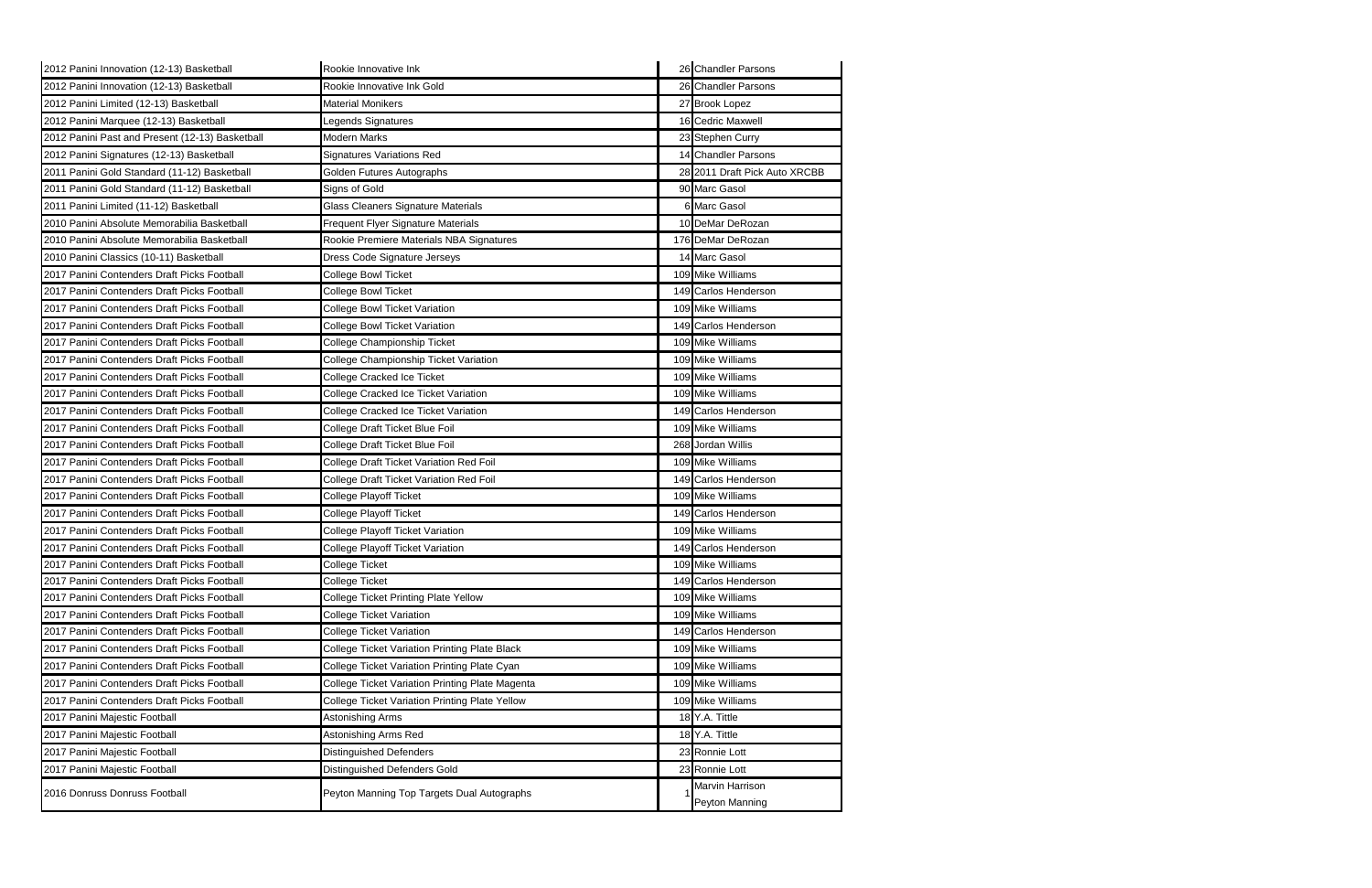| 2016 Donruss Optic Football            | Rated Rookies Autograph              | 153 Braxton Miller              |
|----------------------------------------|--------------------------------------|---------------------------------|
| 2016 Donruss Optic Football            | Rated Rookies Autograph Black        | 153 Braxton Miller              |
| 2016 Donruss Optic Football            | Rated Rookies Autograph Blue         | 153 Braxton Miller              |
| 2016 Donruss Optic Football            | Rated Rookies Autograph Holo         | 153 Braxton Miller              |
| 2016 Donruss Optic Football            | Rated Rookies Autograph Red          | 153 Braxton Miller              |
| 2016 Donruss Optic Football            | The Legends Series Autographs        | 10 Ray Lewis                    |
| 2016 Donruss Signature Series Football | Elusive Ink Gold                     | 28 Jeff Saturday                |
| 2016 Donruss Signature Series Football | Elusive Ink Holo Gold                | 28 Jeff Saturday                |
| 2016 Donruss Signature Series Football | Elusive Ink Holo Silver              | 28 Jeff Saturday                |
| 2016 Donruss Signature Series Football | Elusive Ink Platinum                 | 28 Jeff Saturday                |
| 2016 Donruss Signature Series Football | Signature Pairs                      | Peyton Manning<br>Jeff Saturday |
| 2016 Donruss Signature Series Football | Signature Prime                      | 59 Jeff Saturday                |
| 2016 Donruss Signature Series Football | Signature Prime Gold                 | 59 Jeff Saturday                |
| 2016 Donruss Signature Series Football | <b>Signature Series Gold</b>         | 6 Jeff Saturday                 |
| 2016 Donruss Signature Series Football | Signature Series Holo Silver         | <b>6</b> Jeff Saturday          |
| 2016 Donruss Signature Series Football | <b>Signature Series Platinum</b>     | 6 Jeff Saturday                 |
| 2016 Panini Absolute Football          | Rookie Premiere Materials Autographs | 237 Alex Collins                |
| 2016 Panini Encased Football           | Rookie Cap Patch Autographs          | 5 Joey Bosa                     |
| 2016 Panini Encased Football           | Rookie Cap Patch Autographs Gold     | 5 Joey Bosa                     |
| 2016 Panini Encased Football           | Rookie Cap Patch Autographs Silver   | 5 Joey Bosa                     |
| 2016 Panini Encased Football           | Rookie Dual Swatch Signatures        | Joey Bosa                       |
| 2016 Panini Encased Football           | Rookie Dual Swatch Signatures Gold   | Joey Bosa                       |
| 2016 Panini Encased Football           | Rookie Dual Swatch Signatures Silver | Joey Bosa                       |
| 2016 Panini Encased Football           | Rookie Endorsements                  | 119 Joey Bosa                   |
| 2016 Panini Encased Football           | Rookie Endorsements Gold             | 119 Joey Bosa                   |
| 2016 Panini Encased Football           | Rookie Endorsements Platinum         | 119 Joey Bosa                   |
| 2016 Panini Encased Football           | Rookie Endorsements Silver           | 119 Joey Bosa                   |
| 2016 Panini Encased Football           | Rookie Notable Signatures            | 15 Joey Bosa                    |
| 2016 Panini Encased Football           | Rookie Notable Signatures Gold       | 15 Joey Bosa                    |
| 2016 Panini Encased Football           | Rookie Notable Signatures Platinum   | 15 Joey Bosa                    |
| 2016 Panini Encased Football           | Rookie Notable Signatures Silver     | 15 Joey Bosa                    |
| 2016 Panini Encased Football           | <b>Scripted Signatures</b>           | 17 Joey Bosa                    |
| 2016 Panini Encased Football           | <b>Scripted Signatures Gold</b>      | 17 Joey Bosa                    |
| 2016 Panini Encased Football           | <b>Scripted Signatures Platinum</b>  | 17 Joey Bosa                    |
| 2016 Panini Encased Football           | <b>Scripted Signatures Silver</b>    | 17 Joey Bosa                    |
| 2016 Panini Gala Football              | <b>Cinematic Signatures</b>          | 27 Brandin Cooks                |
| 2016 Panini Gala Football              | Cinematic Signatures                 | 14 Allen Robinson               |
| 2016 Panini Gala Football              | Cinematic Signatures Crimson         | 27 Brandin Cooks                |
| 2016 Panini Gala Football              | Cinematic Signatures Jade            | 27 Brandin Cooks                |
| 2016 Panini Gala Football              | <b>Silver Screen Signatures</b>      | 10 Brandin Cooks                |
| 2016 Panini Gala Football              | Silver Screen Signatures Jade        | 10 Brandin Cooks                |
| 2016 Panini Gala Football              | <b>Starring Role Signatures</b>      | 36 Brandin Cooks                |
| 2016 Panini Gala Football              | <b>Starring Role Signatures</b>      | 8 Allen Robinson                |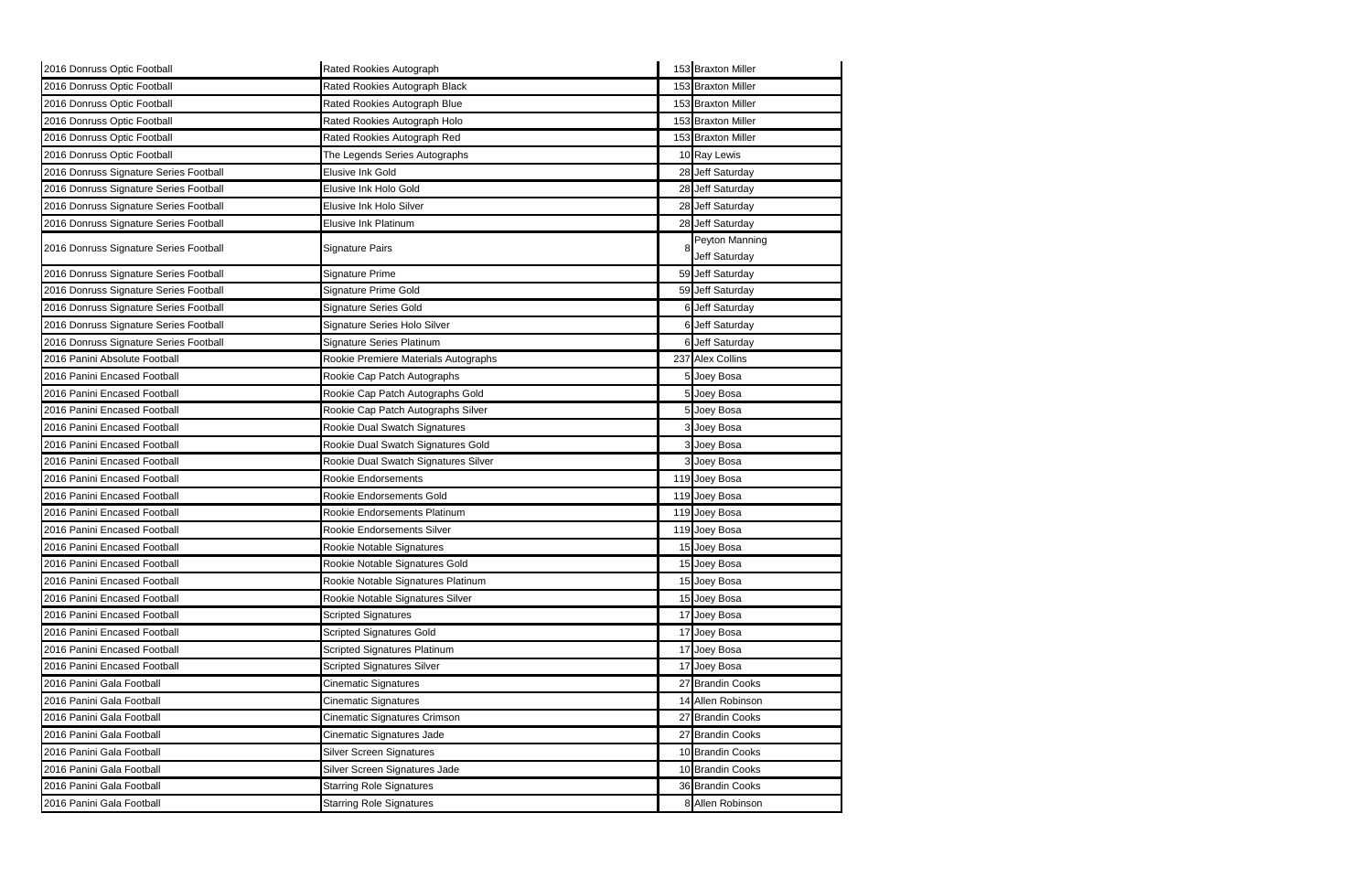| 2016 Panini Gala Football                  | <b>Starring Role Signatures Crimson</b>         | 8 Allen Robinson    |
|--------------------------------------------|-------------------------------------------------|---------------------|
| 2016 Panini Gala Football                  | <b>Starring Role Signatures Crimson</b>         | 36 Brandin Cooks    |
| 2016 Panini Gala Football                  | <b>Starring Role Signatures Jade</b>            | 36 Brandin Cooks    |
| 2016 Panini Immaculate Collection Football | <b>Immaculate Moments</b>                       | 81 Jason Witten     |
| 2016 Panini Immaculate Collection Football | <b>Immaculate Moments</b>                       | 82 Jason Witten     |
| 2016 Panini Immaculate Collection Football | <b>Immaculate Moments</b>                       | 83 Jason Witten     |
| 2016 Panini Impeccable Football            | Elegance Rookie Helmet and Nameplate Autographs | 172 Cody Kessler    |
| 2016 Panini Impeccable Football            | Elegance Rookie Helmet and Patch Autographs     | 172 Cody Kessler    |
| 2016 Panini Impeccable Football            | Elegance Veteran Patch Autographs               | 24 Jameis Winston   |
| 2016 Panini Impeccable Football            | Elegance Veteran Patch Autographs Gold          | 24 Jameis Winston   |
| 2016 Panini Impeccable Football            | Impeccable Stats Autographs                     | Jameis Winston      |
| 2016 Panini Infinity Football              | <b>Exalted Autographs</b>                       | 4 Brian Bosworth    |
| 2016 Panini Infinity Football              | Rookie Autographs                               | 23 Rashard Higgins  |
| 2016 Panini Limited Football               | Rookie Patch Autographs                         | 107 Alex Collins    |
| 2016 Panini Limited Football               | Rookie Patch Autographs Gold Spotlight          | 107 Alex Collins    |
| 2016 Panini Limited Football               | Rookie Patch Autographs Ruby Spotlight          | 107 Alex Collins    |
| 2016 Panini Limited Football               | Rookie Patch Autographs Silver Spotlight        | 107 Alex Collins    |
| 2016 Panini Phoenix Football               | Hot Rookie Material Signature Football          | 6 Cody Kessler      |
| 2016 Panini Phoenix Football               | Hot Rookie Material Signature Gloves            | 6 Cody Kessler      |
| 2016 Panini Phoenix Football               | Hot Rookie Material Signature Helmet            | 6 Cody Kessler      |
| 2016 Panini Phoenix Football               | RPS Rookie Auto Jersey                          | 208 Cody Kessler    |
| 2016 Panini Phoenix Football               | RPS Rookie Auto Jersey Orange                   | 208 Cody Kessler    |
| 2016 Panini Phoenix Football               | RPS Rookie Jumbo Auto Swatch                    | 8 Cody Kessler      |
| 2016 Panini Phoenix Football               | Veteran Autograph Materials                     | 23 Emmanuel Sanders |
| 2016 Panini Playbook Football              | Playbook Material Autographs Blue               | 22 Emmanuel Sanders |
| 2016 Panini Playbook Football              | Playbook Material Autographs Red                | 22 Emmanuel Sanders |
| 2016 Panini Preferred Football             | Rookie Panini's Choice Green                    | 175 C.J. Prosise    |
| 2016 Panini Preferred Football             | Rookie Panini's Choice Holo Blue                | 175 C.J. Prosise    |
| 2016 Panini Prestige Football              | Veteran Signatures Xtra Points Purple           | 16 Brock Osweiler   |
| 2016 Panini Prestige Football              | Veteran Signatures Xtra Points Purple           | 24 Clay Matthews    |
| 2016 Panini Prime Signatures Football      | <b>Prime Signature Swatches</b>                 | 3 Brandin Cooks     |
| 2016 Panini Prime Signatures Football      | Prime Signatures                                | 88 Brandin Cooks    |
| 2016 Panini Prime Signatures Football      | Prime Signatures Dual                           | Ameer Abdullah      |
|                                            |                                                 | Jeremy Langford     |
| 2016 Panini Prime Signatures Football      | Prime Signatures Printing Plate Black           | 88 Brandin Cooks    |
| 2016 Panini Prime Signatures Football      | Prime Signatures Printing Plate Yellow          | 88 Brandin Cooks    |
| 2016 Panini Prime Signatures Football      | Prime Signatures Red                            | 88 Brandin Cooks    |
| 2016 Panini Prizm Football                 | Rookie Autographs Prizm Blue Wave               | 5 Cody Kessler      |
| 2016 Panini Prizm Football                 | Rookie Autographs Prizm Pink                    | 5 Cody Kessler      |
| 2016 Panini Prizm Football                 | Rookie Autographs Prizm Red Crystals            | 5 Cody Kessler      |
| 2016 Panini Spectra Football               | Rookie Autographs                               | 212 Rashard Higgins |
| 2016 Panini Unparalleled Football          | Base Autograph Red (101-150)                    | 115 Andre Reed      |
| 2016 Panini Unparalleled Football          | RPS Rookie Auto Jersey                          | 238 Alex Collins    |
| 2016 Playoff Contenders Football           | Rookie Championship Ticket RPS Variation        | 372 Braxton Miller  |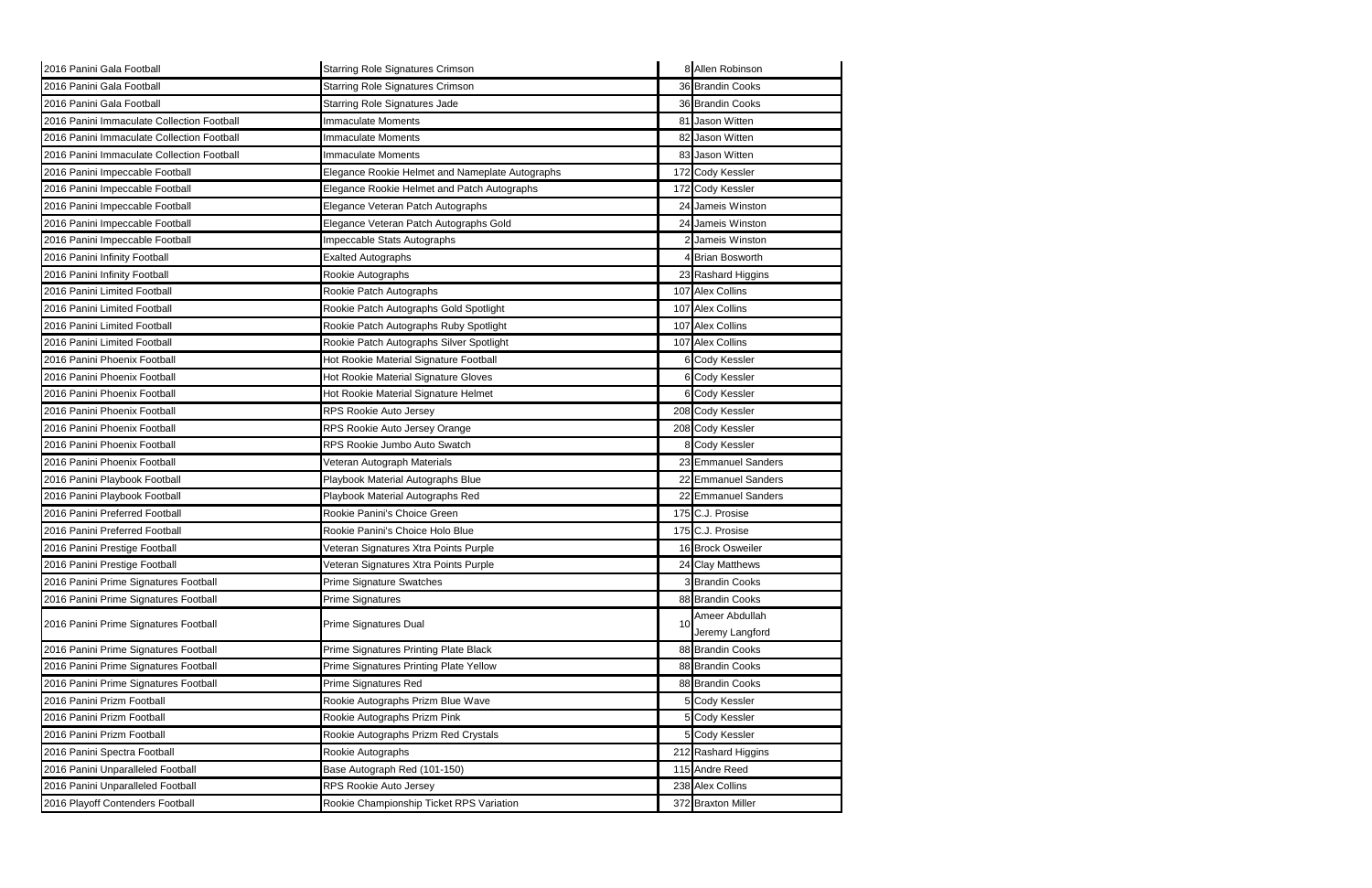| 2016 Playoff Contenders Football         | Rookie Playoff Ticket RPS Variation       | 372 Braxton Miller    |
|------------------------------------------|-------------------------------------------|-----------------------|
| 2016 Playoff National Treasures Football | <b>Scion Signatures</b>                   | Eric Dickerson        |
|                                          |                                           | <b>Todd Gurley II</b> |
| 2016 Playoff National Treasures Football | Scion Signatures Gold                     | Eric Dickerson        |
|                                          |                                           | <b>Todd Gurley II</b> |
| 2016 Playoff National Treasures Football | Veteran Treasures                         | 25 DeSean Jackson     |
| 2016 Playoff National Treasures Football | Veteran Treasures Platinum                | 25 DeSean Jackson     |
| 2015 Donruss Signature Series Football   | <b>Signature Series</b>                   | 102 Emmanuel Sanders  |
| 2015 Panini Black Gold Football          | AUtograph Jersey                          | 9 Cecil Shorts III    |
| 2015 Panini Black Gold Football          | AUtograph Jersey Prime                    | 9 Cecil Shorts III    |
| 2015 Panini Black Gold Football          | <b>Black Gold AUtograph</b>               | 18 Alex Smith         |
| 2015 Panini Black Gold Football          | <b>Black Gold AUtograph Gold</b>          | 18 Alex Smith         |
| 2015 Panini Black Gold Football          | Sizeable Signatures Prime                 | 16 Adrian Peterson    |
| 2015 Panini Luxe Football                | Luxe Autographs                           | 7 Eddie Lacy          |
| 2015 Panini Luxe Football                | Luxe Autographs Black                     | <b>Eddie Lacy</b>     |
| 2015 Panini Luxe Football                | Luxe Autographs Gold                      | <b>Eddie Lacy</b>     |
| 2015 Panini Luxe Football                | Luxe Autographs Silver                    | <b>Eddie Lacy</b>     |
| 2015 Panini Luxe Football                | Luxe Rookie Autographs                    | 23 Chris Conley       |
| 2015 Panini Luxe Football                | Memorabilia Autographs                    | <b>Alex Smith</b>     |
| 2015 Panini Luxe Football                | Rookie Memorabilia Autographs             | 35 Chris Conley       |
| 2015 Panini Luxe Football                | Rookie Memorabilia Autographs Silver      | 35 Chris Conley       |
| 2015 Panini National Treasures Football  | Rookie Autograph Patch (RPS)              | 110 Chris Conley      |
| 2015 Panini National Treasures Football  | Rookie Autograph Patch (RPS) Silver       | 110 Chris Conley      |
| 2015 Panini National Treasures Football  | Rookie Colossal Signatures                | Chris Conley          |
| 2015 Panini National Treasures Football  | Rookie NFL Gear Dual Materials Signatures | 31 Chris Conley       |
| 2014 Panini Crown Royale Football        | Rookie Silhouettes (RPS) Autographs       | 203 Blake Bortles     |
| 2014 Panini Crown Royale Football        | Rookie Silhouettes (RPS) Autographs       | 207 Bishop Sankey     |
| 2014 Panini Crown Royale Football        | Rookie Silhouettes (RPS) Autographs       | 233 Carlos Hyde       |
| 2014 Panini Crown Royale Football        | Rookie Silhouettes (RPS) Autographs       | 234 Brandin Cooks     |
| 2014 Panini Crown Royale Football        | Rookie Silhouettes (RPS) Autographs Gold  | 233 Carlos Hyde       |
| 2014 Panini Crown Royale Football        | Rookie Silhouettes (RPS) Autographs Gold  | 234 Brandin Cooks     |
| 2014 Panini Select Football              | Rookie Autograph Blue Mojo                | 5 Bradley Roby        |
| 2014 Panini Select Football              | Rookie Autograph Jersey Mojo              | 215 Carlos Hyde       |
| 2014 Panini Select Football              | Rookie Autograph Jersey Prime Purple Mojo | 215 Carlos Hyde       |
| 2014 Panini Select Football              | Rookie Autograph Red Mojo                 | 5 Bradley Roby        |
| 2014 Playoff Contenders Football         | Draft Class Autograph RPS Gold            | 27 Brandin Cooks      |
| 2014 Playoff Contenders Football         | Rookie Championship Ticket RPS            | 208 Carlos Hyde       |
| 2014 Playoff Contenders Football         | Rookie Championship Ticket RPS Variation  | 207 Brandin Cooks     |
| 2014 Playoff Contenders Football         | Rookie Ink RPS                            | 33 Carlos Hyde        |
| 2014 Playoff Contenders Football         | Rookie Ink RPS                            | 34 Brandin Cooks      |
| 2014 Playoff Contenders Football         | Rookie Playoff Ticket RPS                 | 207 Brandin Cooks     |
| 2014 Playoff Contenders Football         | Rookie Playoff Ticket RPS                 | 208 Carlos Hyde       |
| 2014 Playoff Contenders Football         | Rookie Playoff Ticket RPS Variation       | 208 Carlos Hyde       |
| 2014 Playoff Contenders Football         | Rookie Ticket RPS                         | 207 Brandin Cooks     |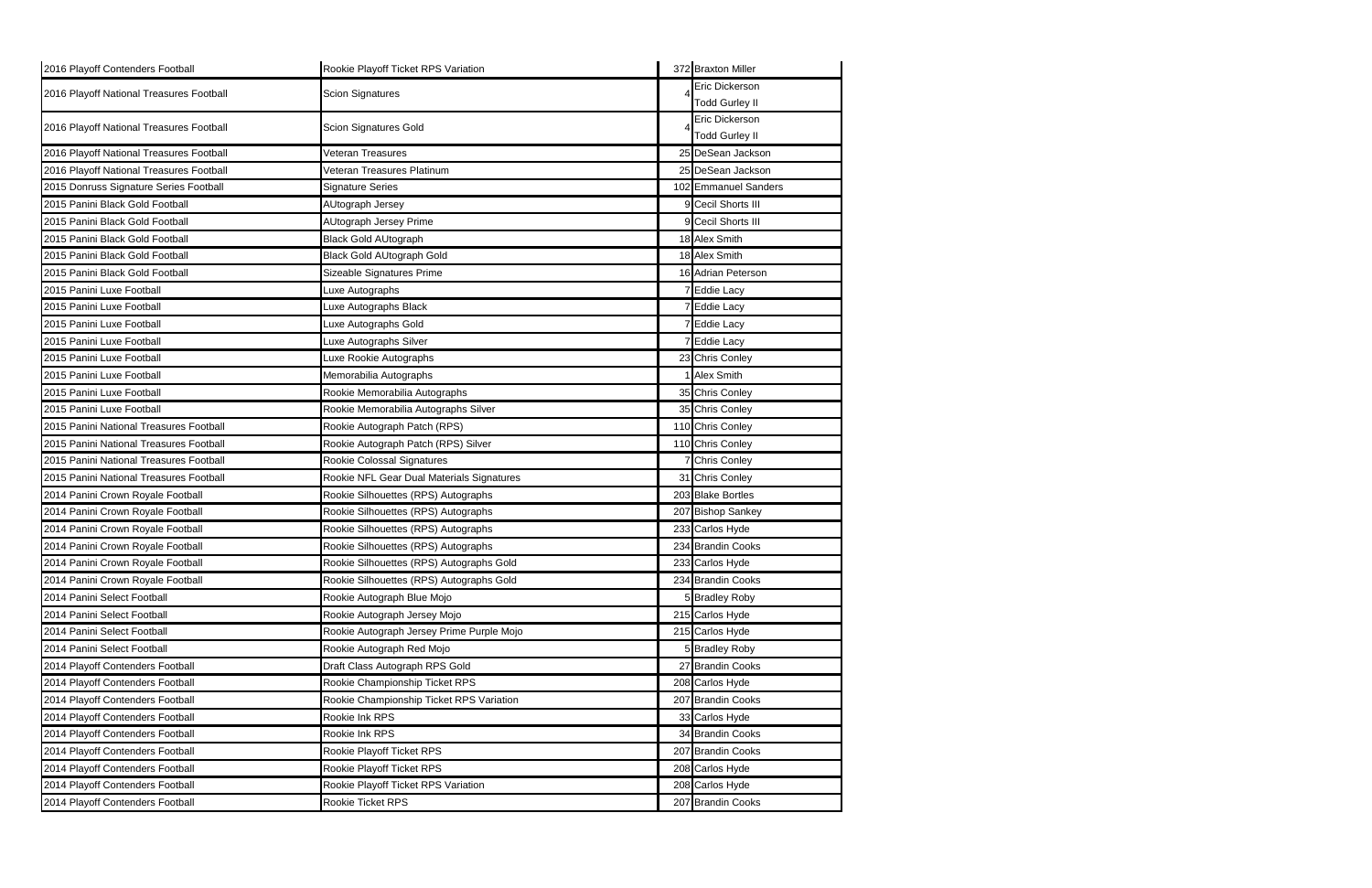| 2014 Playoff Contenders Football       | Rookie Ticket RPS Printing Plate Magenta                      | 207 Brandin Cooks    |
|----------------------------------------|---------------------------------------------------------------|----------------------|
| 2014 Playoff Contenders Football       | Rookie Ticket RPS Variation                                   | 208 Carlos Hyde      |
| 2013 Donruss Elite Football            | Prime Numbers Autographs                                      | 9 Arian Foster       |
| 2013 Panini Absolute Football          | War Room NFL Draft Day Tickets                                | 2 Andre Ellington    |
| 2013 Panini Black Football             | <b>Platinum Signatures</b>                                    | 8 C.J. Spiller       |
| 2013 Panini Black Football             | Shadow Box Signature Jerseys                                  | 69 Alfred Morris     |
| 2013 Panini Black Football             | Shadow Box Signature Jerseys                                  | 70 Alfred Morris     |
| 2013 Panini Black Football             | Shadow Box Signature Jerseys                                  | 78 A.J. Green        |
| 2013 Panini Black Football             | Shadow Box Signature Jerseys                                  | 86 Peyton Manning    |
| 2013 Panini Black Football             | Signatures                                                    | 4 Alfred Morris      |
| 2013 Panini Black Football             | Signatures                                                    | 8 C.J. Spiller       |
| 2013 Panini Crown Royale Football      | Crown Royale Signatures Green (Die-Cut Crown)                 | A.J. Green           |
| 2013 Panini Crown Royale Football      | Crown Royale Signatures Silver (Die-Cut Crown)                | 1 A.J. Green         |
| 2013 Panini Crown Royale Football      | Rookies Signature Bronze Holo (Die-Cut Crown) RETAIL          | 107 Barkevious Mingo |
| 2013 Panini Crown Royale Football      | Rookies Signature Red (Die-Cut Crown) RETAIL                  | 107 Barkevious Mingo |
| 2013 Panini Crown Royale Football      | Rookies Signature Red Holo (Die-Cut Crown) RETAIL             | 107 Barkevious Mingo |
| 2013 Panini Momentum Football          | Momentum Rookie Signature                                     | 113 Chris Harper     |
| 2013 Panini Momentum Football          | Team Threads Triple Jersey Signature                          | 10 A.J. Green        |
| 2013 Panini Prizm Football             | Rookie Autographs                                             | 214 Cobi Hamilton    |
| 2013 Panini Prominence Football        | Rookie Helmet Signature                                       | 109 Barkevious Mingo |
| 2013 Panini Select Football            | Rookie Autographs                                             | 158 Barkevious Mingo |
| 2013 Panini Select Football            | Rookie Prizm Autographs                                       | 158 Barkevious Mingo |
| 2013 Panini Spectra Football           | Spectra 50th Anniversary Pro Football Hall of Fame Signatures | 8 Bill Parcells      |
| 2013 Panini Spectra Football           | Spectra Signature Materials                                   | 8 Alfred Morris      |
| 2013 Panini Spectra Football           | Spectra Signature Materials Green                             | 8 Alfred Morris      |
| 2013 Panini Spectra Football           | Spectra Signatures                                            | 3 A.J. Green         |
| 2013 Panini Spectra Football           | Spectra Signatures                                            | 8 C.J. Spiller       |
| 2013 Panini Spectra Football           | Spectra Signatures Blue                                       | 3 A.J. Green         |
| 2013 Panini Spectra Football           | Spectra Signatures Gold                                       | 8 C.J. Spiller       |
| 2013 Panini Spectra Football           | Spectra Signatures Green                                      | 3 A.J. Green         |
| 2013 Panini Spectra Football           | Spectra Signatures Red                                        | 3 A.J. Green         |
| 2013 Panini Totally Certified Football | Freshman Phenoms Totally Red Signatures                       | 156 Barkevious Mingo |
| 2013 Panini Totally Certified Football | Team Panini Signature Materials                               | 13 Andy Dalton       |
| 2013 Panini Totally Certified Football | Team Panini Signature Materials                               | 16 Alfred Morris     |
| 2013 Panini Totally Certified Football | Team Panini Signature Materials                               | 18 Antonio Gates     |
| 2013 Panini Totally Certified Football | <b>Team Panini Signature Materials Prime</b>                  | 16 Alfred Morris     |
| 2013 Panini Totally Certified Football | <b>Totally Black Signatures</b>                               | 106 Andy Dalton      |
| 2013 Playoff Contenders Football       | Rookie Playoff Ticket                                         | 104 Alec Ogletree    |
| 2013 Playoff Contenders Football       | Rookie Tickets Variations                                     | 107 Barkevious Mingo |
| 2012 Donruss Elite Football            | Rookie Hard Hats Signatures                                   | 36 B.J. Coleman      |
| 2012 Donruss Elite Football            | Turn of the Century Rookies Signatures                        | 136 Alshon Jeffery   |
| 2012 Donruss Elite Football            | Turn of the Century Rookies Signatures                        | 181 Bruce Irvin      |
| 2012 Donruss Elite Football            | Turn of the Century Rookies Signatures                        | 184 B.J. Coleman     |
| 2012 Panini Absolute Football          | Rookie Premiere Materials AFC/NFC Prime Signatures            | 201 A.J. Jenkins     |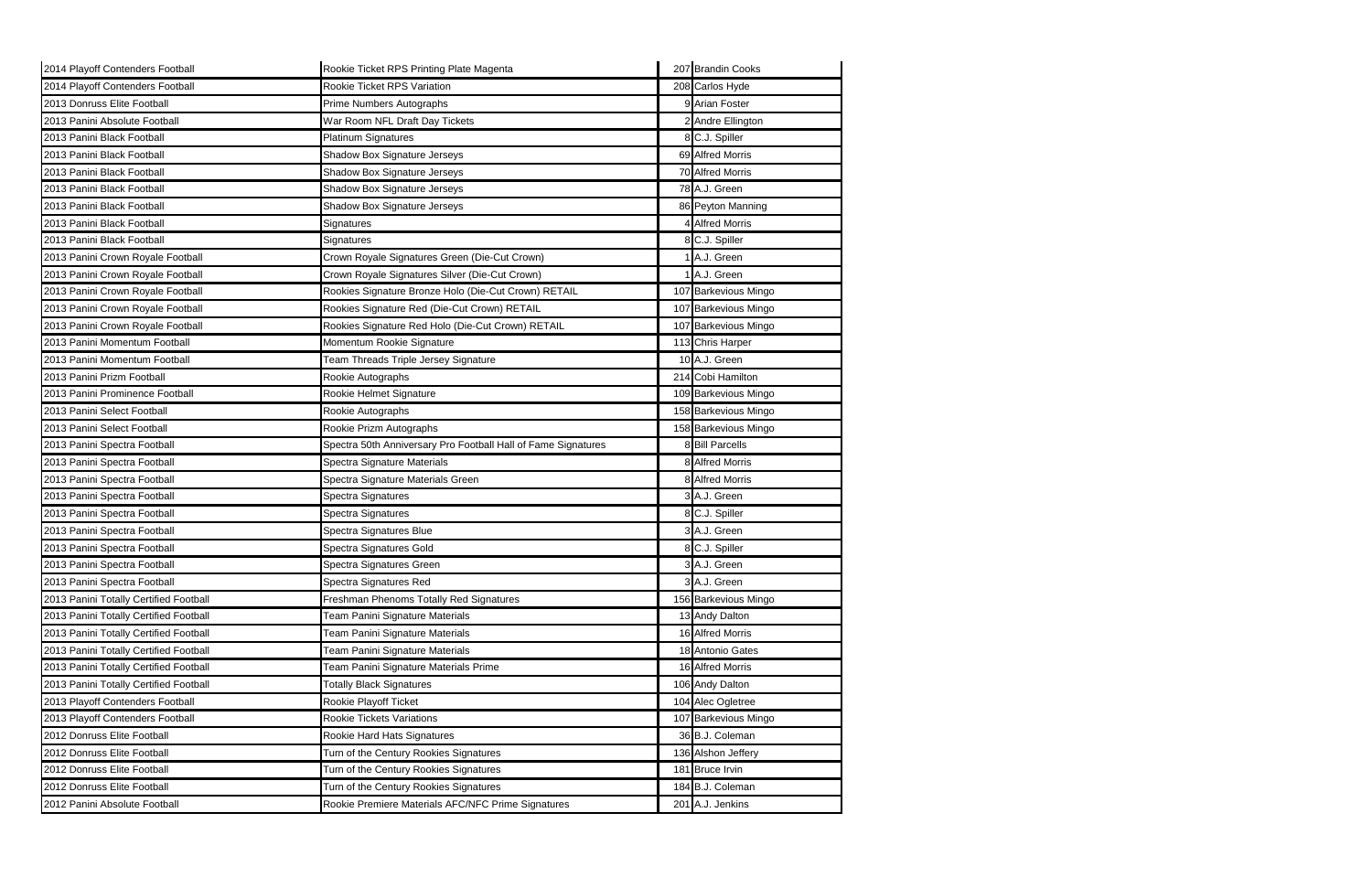| 2012 Panini Absolute Football          | Rookie Premiere Materials AFC/NFC Signatures             | 201 A.J. Jenkins      |
|----------------------------------------|----------------------------------------------------------|-----------------------|
| 2012 Panini Absolute Football          | Spectrum Gold Autographs                                 | 111 Bryce Brown       |
| 2012 Panini Absolute Football          | Spectrum Platinum Autographs                             | 111 Bryce Brown       |
| 2012 Panini Black Football             | Rookies Gold Signatures                                  | 102 Alfred Morris     |
| 2012 Panini Black Football             | Rookies Signatures                                       | 104 B.J. Coleman      |
| 2012 Panini Black Football             | Rookies Signatures                                       | 112 Bryce Brown       |
| 2012 Panini Certified Football         | Freshman Fabric                                          | 324 A.J. Jenkins      |
| 2012 Panini Certified Football         | Freshman Fabric                                          | 328 Bernard Pierce    |
| 2012 Panini Certified Football         | Freshman Fabric                                          | 335 Chris Givens      |
| 2012 Panini Certified Football         | Mirror Red Signatures                                    | 259 Chandler Jones    |
| 2012 Panini Certified Football         | Rookie Fabric of the Game Jersey Team Die Cut Signatures | 13 Bernard Pierce     |
| 2012 Panini Crown Royale Football      | Rookie Signature Silver                                  | B.J. Coleman          |
| 2012 Panini Crown Royale Football      | Rookie Silhouette                                        | 259 Coby Fleener      |
| 2012 Panini Crown Royale Football      | Rookie Silhouette Silver                                 | 258 Chris Givens      |
| 2012 Panini Gridiron Football          | <b>Gridiron Signatures</b>                               | 21 Arian Foster       |
| 2012 Panini Gridiron Football          | Rookie Gridiron Gems Trio Materials Signatures           | <b>6</b> Brian Quick  |
| 2012 Panini Gridiron Football          | Rookies Signature Xs                                     | 215 Chandler Jones    |
| 2012 Panini Momentum Football          | Momentum Rookie Signature                                | 202 Adrien Robinson   |
| 2012 Panini Momentum Football          | Momentum Rookie Signature                                | 204 Brandon Bolden    |
| 2012 Panini Momentum Football          | Momentum Rookie Signature Gold                           | 202 Adrien Robinson   |
| 2012 Panini Momentum Football          | Momentum Rookie Signature Gold Prime RPS                 | 113 Bernard Pierce    |
| 2012 Panini Momentum Football          | Momentum Rookie Signatures RPS                           | 113 Bernard Pierce    |
|                                        |                                                          |                       |
|                                        |                                                          | <b>Chandler Jones</b> |
| 2012 Panini Prime Signatures Football  | <b>Triple Rookie Signatures</b>                          | 309 Brandon Bolden    |
|                                        |                                                          | <b>Tavon Wilson</b>   |
| 2012 Panini Prizm Football             | Rookie Autographs                                        | 209 Coby Fleener      |
| 2012 Panini Prizm Football             | Rookie Autographs                                        | 236 Alfred Morris     |
| 2012 Panini Prizm Football             | Rookie Autographs                                        | 243 Bryce Brown       |
| 2012 Panini Prizm Football             | Rookie Prizm Autographs                                  | 207 Brock Osweiler    |
| 2012 Panini Prominence Football        | Rookie Helmet Signature                                  | 237 A.J. Jenkins      |
| 2012 Panini Prominence Football        | Rookie Helmet Signature                                  | 241 Brian Quick       |
| 2012 Panini Prominence Football        | Rookie Helmet Signature                                  | 249 Bernard Pierce    |
| 2012 Panini Prominence Football        | Rookie Jersey Prime Signature                            | 237 A.J. Jenkins      |
| 2012 Panini Prominence Football        | Rookie Jersey Prime Signature                            | 241 Brian Quick       |
| 2012 Panini Prominence Football        | Rookie Jersey Prime Signature                            | 249 Bernard Pierce    |
| 2012 Panini Prominence Football        | <b>Unlimited Potential Material Signatures</b>           | 27 Bernard Pierce     |
| 2012 Panini Rookies and Stars Football | Longevity Rookies Signatures Emerald                     | 154 B.J. Coleman      |
| 2012 Panini Rookies and Stars Football | Rookie Material Signatures                               | 228 Bernard Pierce    |
| 2012 Panini Totally Certified Football | Certified Future Signature Materials                     | 5 Bernard Pierce      |
| 2012 Panini Totally Certified Football | Certified Future Signature Materials                     | <b>7 Brian Quick</b>  |
| 2012 Panini Totally Certified Football | Certified Future Signature Materials Prime               | <b>7</b> Brian Quick  |
| 2012 Panini Totally Certified Football | Freshman Fabric Platinum Blue Signatures                 | 206 Brian Quick       |
| 2012 Panini Totally Certified Football | Freshman Fabric Platinum Red Signatures                  | 206 Brian Quick       |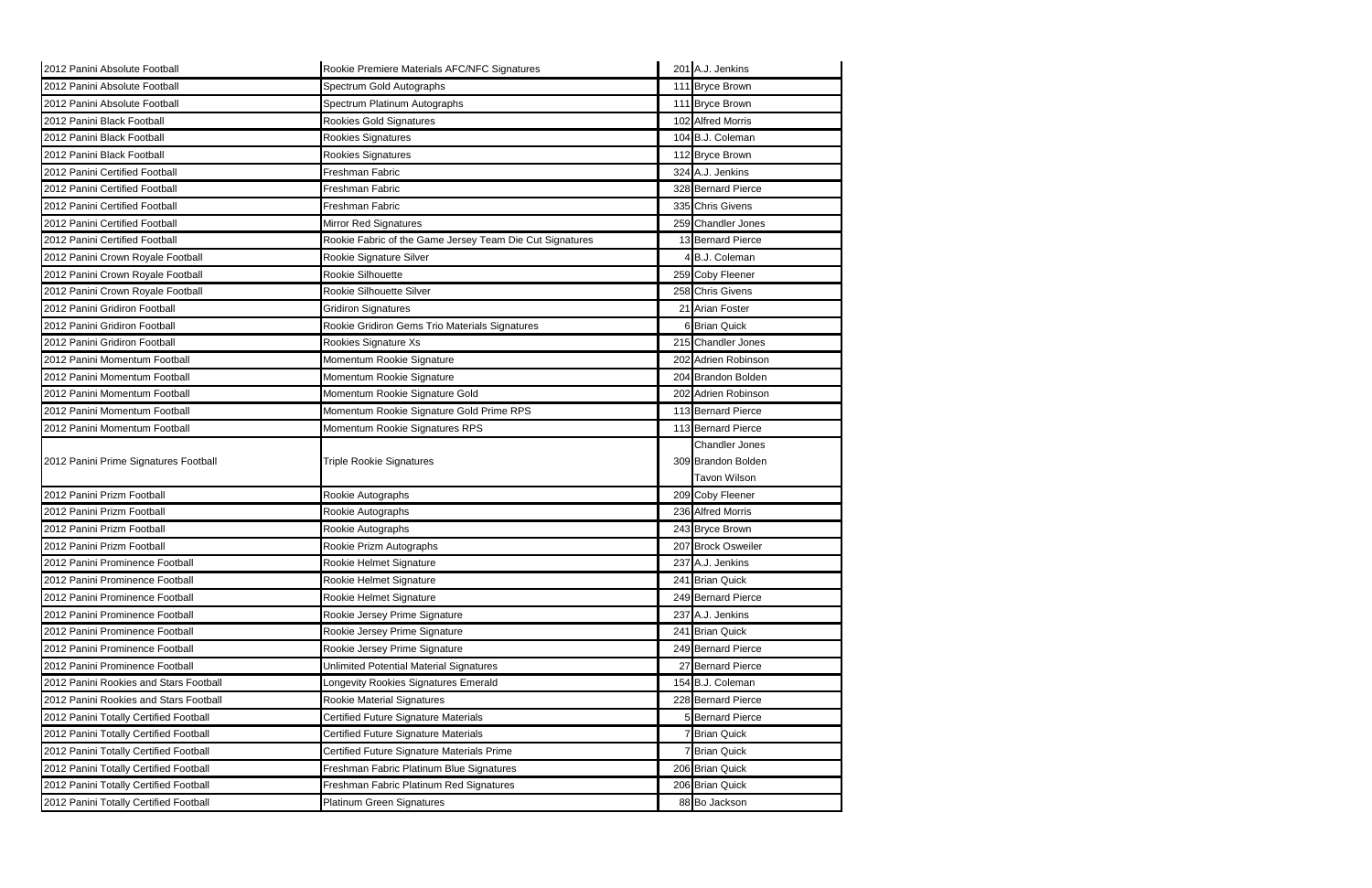| 2012 Panini Totally Certified Football   | Team Panini Signature Materials             | 19 Arian Foster       |
|------------------------------------------|---------------------------------------------|-----------------------|
| 2012 Playoff Contenders Football         | Rookie Playoff Ticket                       | 104 B.J. Coleman      |
| 2012 Playoff Contenders Football         | Rookie Ticket Variations                    | 111 Bryce Brown       |
| 2012 Playoff Contenders Football         | Rookie Tickets RPS                          | 235 Alshon Jeffery    |
| 2011 Panini Absolute Football            | Spectrum Gold Autographs                    | 35 Calvin Johnson Jr. |
| 2011 Panini Certified Football           | Mirror Gold Freshman Fabric Prime           | 253 A.J. Green        |
| 2011 Panini Crown Royale Football        | Signatures Gold                             | 101 Aaron Williams    |
| 2011 Panini Gridiron Gear Football       | Gamebreakers Combos Signatures              | 8 Calvin Johnson Jr.  |
| 2011 Panini Gridiron Gear Football       | Gamebreakers Jersey Signatures              | 8 Calvin Johnson Jr.  |
| 2011 Panini Gridiron Gear Football       | Rookie Gridiron Gems Combo Prime Signatures | 28 Clyde Gates        |
| 2011 Panini Gridiron Gear Football       | Signatures Gold                             | 153 Ahmad Black       |
| 2011 Panini Plates and Patches Football  | Rookie                                      | 103 Adrian Clayborn   |
| 2011 Panini Plates and Patches Football  | Rookie                                      | 104 Ahmad Black       |
| 2011 Panini Plates and Patches Football  | Rookie                                      | 110 Anthony Allen     |
| 2011 Panini Plates and Patches Football  | Rookie                                      | 117 Cecil Shorts III  |
| 2011 Panini Plates and Patches Football  | Rookie                                      | 171 Andrew Hawkins    |
| 2011 Panini Plates and Patches Football  | Rookie                                      | 189 Brian Rolle       |
| 2011 Panini Plates and Patches Football  | <b>RPS Rookie Signatures</b>                | 229 Alex Green        |
| 2011 Panini Plates and Patches Football  | <b>RPS Rookie Signatures</b>                | 234 Bilal Powell      |
| 2011 Panini Playbook Football            | Rookies Signatures Green                    | 53 Akeem Ayers        |
| 2011 Panini Playbook Football            | Rookies Signatures Silver                   | 51 Aaron Williams     |
| 2011 Panini Playbook Football            | Rookies Signatures Silver                   | 52 Adrian Clayborn    |
| 2011 Panini Playbook Football            | Rookies Signatures Silver                   | 53 Akeem Ayers        |
| 2011 Panini Prestige Football            | Collegiate Lettermen                        | A.J. Green            |
| 2011 Panini Prestige Football            | Pro Helmets Signatures                      | 6 Aldon Smith         |
| 2011 Panini Prime Signatures Football    | Rookie Signature Gold                       | 177 Adrian Clayborn   |
| 2011 Panini Prime Signatures Football    | Rookie Signature Gold                       | 178 Akeem Ayers       |
| 2011 Panini Prime Signatures Football    | Rookie Signature Platinum                   | 176 Aaron Williams    |
| 2011 Panini Prime Signatures Football    | Rookie Signature Platinum                   | 177 Adrian Clayborn   |
| 2011 Panini Prime Signatures Football    | Rookie Signature Platinum RPS               | 229 Austin Pettis     |
| 2011 Panini Prime Signatures Football    | Rookie Signature Silver                     | 176 Aaron Williams    |
| 2011 Panini Prime Signatures Football    | Rookie Signature Silver                     | 178 Akeem Ayers       |
| 2011 Panini Prime Signatures Football    | Rookie Signature Silver RPS                 | 229 Austin Pettis     |
| 2011 Panini Prime Signatures Football    | Rookie Signature Silver RPS                 | 230 Bilal Powell      |
| 2011 Panini Timeless Treasures Football  | Signature Gold                              | 106 Bruce Smith       |
| 2011 Panini Totally Certified Football   | Freshman Fabric Signatures Blue             | 204 Austin Pettis     |
| 2011 Panini Totally Certified Football   | Freshman Fabric Signatures Blue             | 205 Bilal Powell      |
| 2011 Panini Totally Certified Football   | Freshman Fabric Signatures Red              | 204 Austin Pettis     |
| 2011 Panini Totally Certified Football   | Freshman Phenoms Signatures Blue            | 152 Adrian Clayborn   |
| 2011 Panini Totally Certified Football   | Freshman Phenoms Signatures Gold            | 151 Aaron Williams    |
| 2011 Playoff National Treasures Football | Century Platinum Signatures                 | 202 Adrian Clayborn   |
| 2010 Panini Crown Royale Football        | <b>RPS Rookies</b>                          | 215 Ben Tate          |
| 2010 Panini Plates and Patches Football  | Rookie                                      | 103 Anthony Dixon     |
| 2010 Panini Rated Rookies Football       | <b>Rated Rookies Signatures</b>             | 3 Andrew Quarless     |